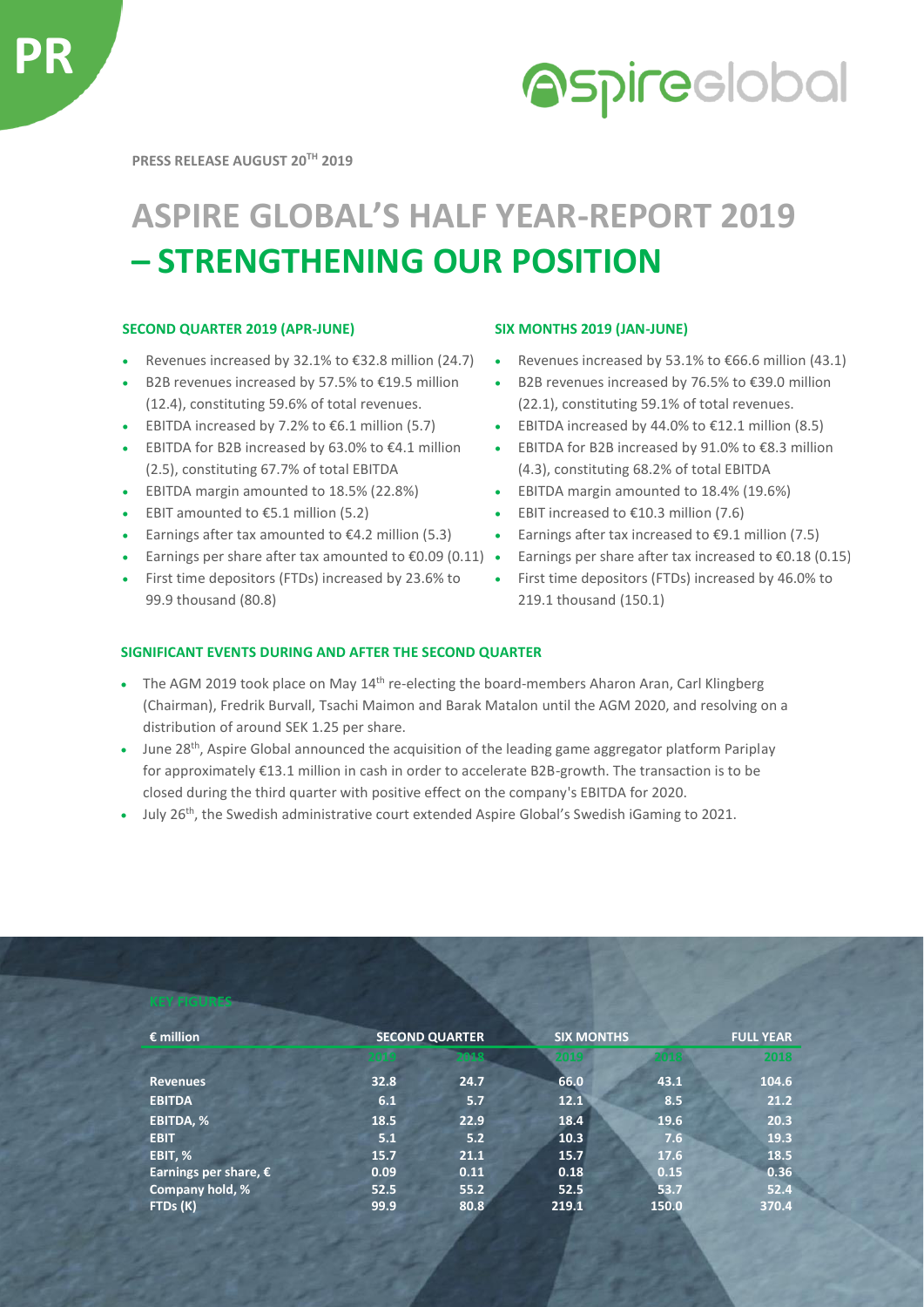

### **A WORD FROM THE CEO**

**B2B continued to boost overall company growth for the second quarter to more than 30% compared to 2018. During the second quarter, we announced a significant transaction and entered several exciting partnerships, followed by major launches over the past weeks. Revenues for the past 12 months are now approaching €130 million with an EBITDA amounting to €25 million. The acquisition of Pariplay group will accelerate growth additionally and strengthen our B2B-business through external game sales, in line with our M&A-strategy.** 

#### **THE ACQUISITION OF PARIPLAY – EXECUTING OUR M&A-STRATEGY**

In July, we announced the upcoming acquisition of B2B-company Pariplay for €13.1 million, the exciting and strategically important outcome of our M&A-strategy aiming at accelerating B2B-growth through external game sales. Pariplay operates one of the leading game aggregator platforms worldwide, including their own game studios, providing operators with access to thousands of game titles from leading game producers. Integrating Pariplay grants us control of yet another crucial part of the iGaming value chain – cutting costs, broadening the game portfolio and providing a channel to sell games outside of our network, including our own game titles. Moreover, Pariplay holds an iGaming license for New Jersey, which could act as the spearhead of our future efforts to enter the US market. We are looking forward to finalize the deal and we expect to consolidate the group in our financials during the third quarter.

#### **STRONG GROWTH FOR B2B – MANIFESTING OUR POSITION AS A B2B-COMPANY**

I am very proud of the strong progress for our B2B-business, currently constituting around 60% of total revenues and almost 70% of EBITDA. This is the result of our consistent strategy to focus our efforts on the right B2B-partnerships, all while improving our offering and optimizing the business set-up. It is certainly gratifying to see the results of our hard work being reflected in many of our KPIs. Being a B2B-company, I am also pleased with our unique ability to compensate for temporal imbalance from one market to another, following regulatory amendments or other extraordinary events. We are able to do so thanks to a broad market presence combined with a diversified and agile partner-base. I would however like to emphasize the role of B2C in the equation, constituting a fundamental platform for development and the best showroom for our B2B-offering. Thus, we will continue to do our outmost to remain at the forefront, also as an operator. Karamba recently won an EGR-award for the best CRM campaign, demonstrating Karamba's consistent high level of performance, and is launching the first exclusive branded game "Karamba Clan". In July, we have also launched an entirely new B2Cbrand [Generation VIP.](http://www.generationvip.com/)

#### **INITIATIVES FOR SUSTAINABILITY – RAISING THE BAR FOR OUR COMING WORK**

We are currently launching additional initiatives within our long-term sustainability work, with focus on four key areas: Responsible gaming, Corporate governance, Compliance and Reporting. A sustainability committee was recently implemented to set the strategy, oversee the process and support various functions. We will be implementing a number of initiatives over the coming months and the first separate sustainability report will be produced in 2020, based on GRI (Global reporting initiative).